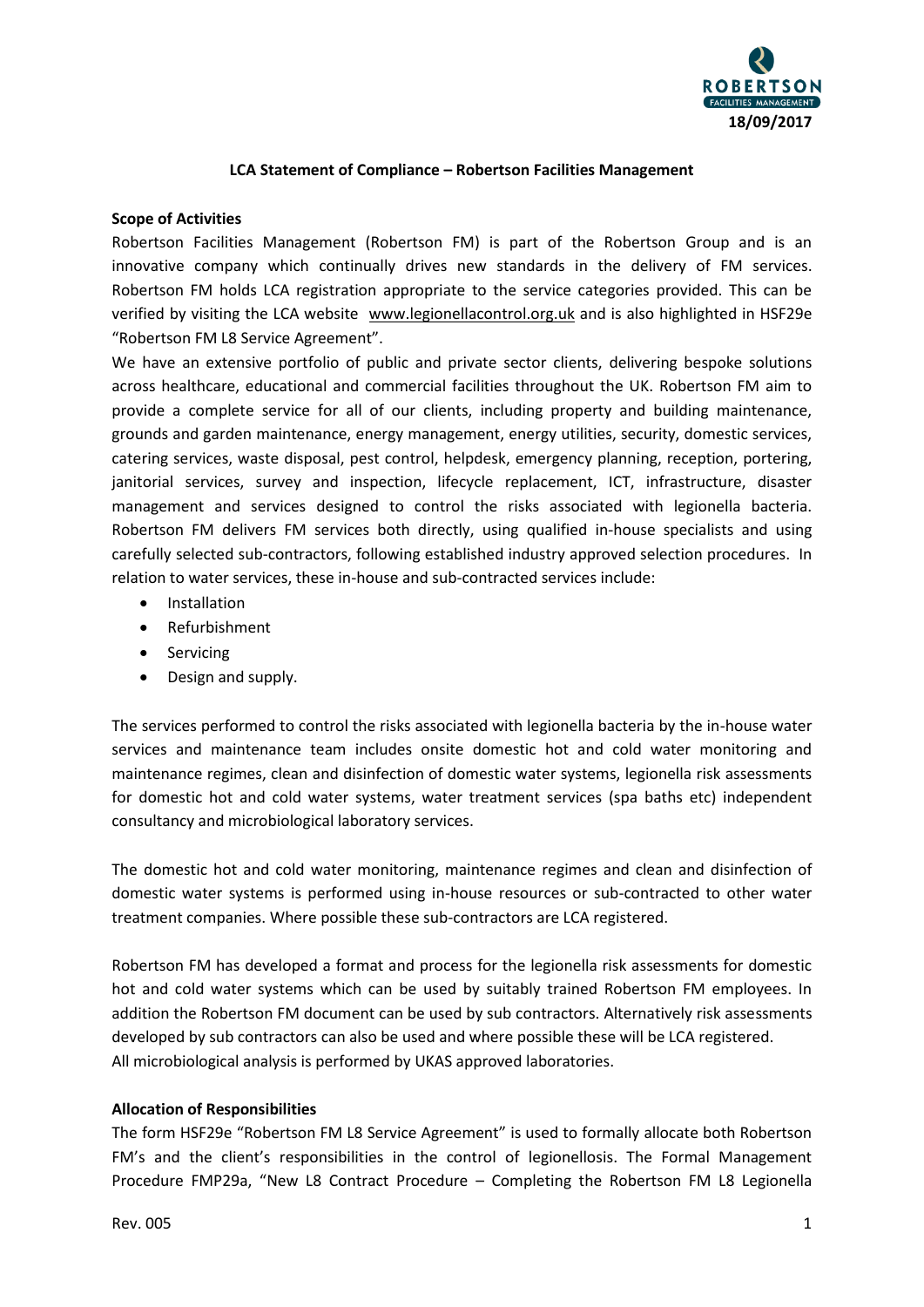Service Agreement" details the procedure to follow in order to generate formal contracts between Robertson FM Water Services team and our clients for works associated with the control of legionella bacteria in hot and cold domestic water systems.

We will also utilise the Health and Safety Executives, IACL27 Legionnaires Disease - A guide for Employers to aid us in this requirement.

Upon confirmation of winning tendered works to be the approved facilities management company Robertson FM Water Services team will plan the legionella maintenance works by completing a legionella maintenance schedule form entitled "Robertson FM L8 Schedule Template". This form will be completed in line with the works requested by the client within the scope of works tender document to ensure all the required works are scheduled. The tender documents themselves are signed by both the client and Robertson FM in order to confirm the scope of contracted works to be performed by Robertson FM. Any legionella preventative works not highlighted in the tender document remain the client's responsibility and they will need to ensure appropriate management systems are in place to control the risk of legionellosis.

When tender documents have not been issued to define responsibilities for legionella preventative works Robertson FM provide a comprehensive legionella service agreement document to the client entitled HSF29e "Robertson FM L8 Service Agreement". This form formally advises our clients of their obligations under the Health and Safety Commission's Approved Code of Practice and Guidance legionnaires' disease, The control of legionella bacteria in water systems (L8 4<sup>th</sup> edition) and HSG274 parts 2 & 3. This document gives practical advice on the requirement of the Health & Safety at Work etc ACT 1974 and COSHH regulations concerning the risk from exposure to legionella bacteria. The service agreement will firstly make clear which water systems are to be included in the contract for L8 compliance works. In addition, the agreement will define the associated L8 tasks which Robertson FM Water Services team contracts to provide in order to help ensure compliance to L8 and HTM/SHTM 04-01. Furthermore, this document is also used to define the additional duties and tasks that the company does not contract Robertson FM Water Services team to perform and highlights that these duties and tasks to be performed are the sole responsibility of the client or the Robertson FM sub-contracted water treatment company stated. The service agreement also requests that the agreement should be signed and returned to confirm the client's acceptance. If no agreement is returned the service agreement notifies the client that it will be considered by Robertson FM Water Services team to represent the scope of the agreement we have with the client and if this is not the case then they must contact us immediately.

### **Training and Competence of Personnel**

Robertson Group Ltd has a Human Resources Policy and Procedures Manual which details the Training and Development Policy (section 9) for our employees. Robertson FM recognises that its most important resource is its people. A Staff Objectives and Appraisal Scheme is therefore implemented throughout the Group which establishes a framework whereby:

- Key result areas are identified for each post.
- Objectives are established for each individual for the coming year.
- Each individual's performance and attainment of objectives is formally appraised.
- Individual training needs are identified and brought together into a Training Plan once approved by the Managing Director.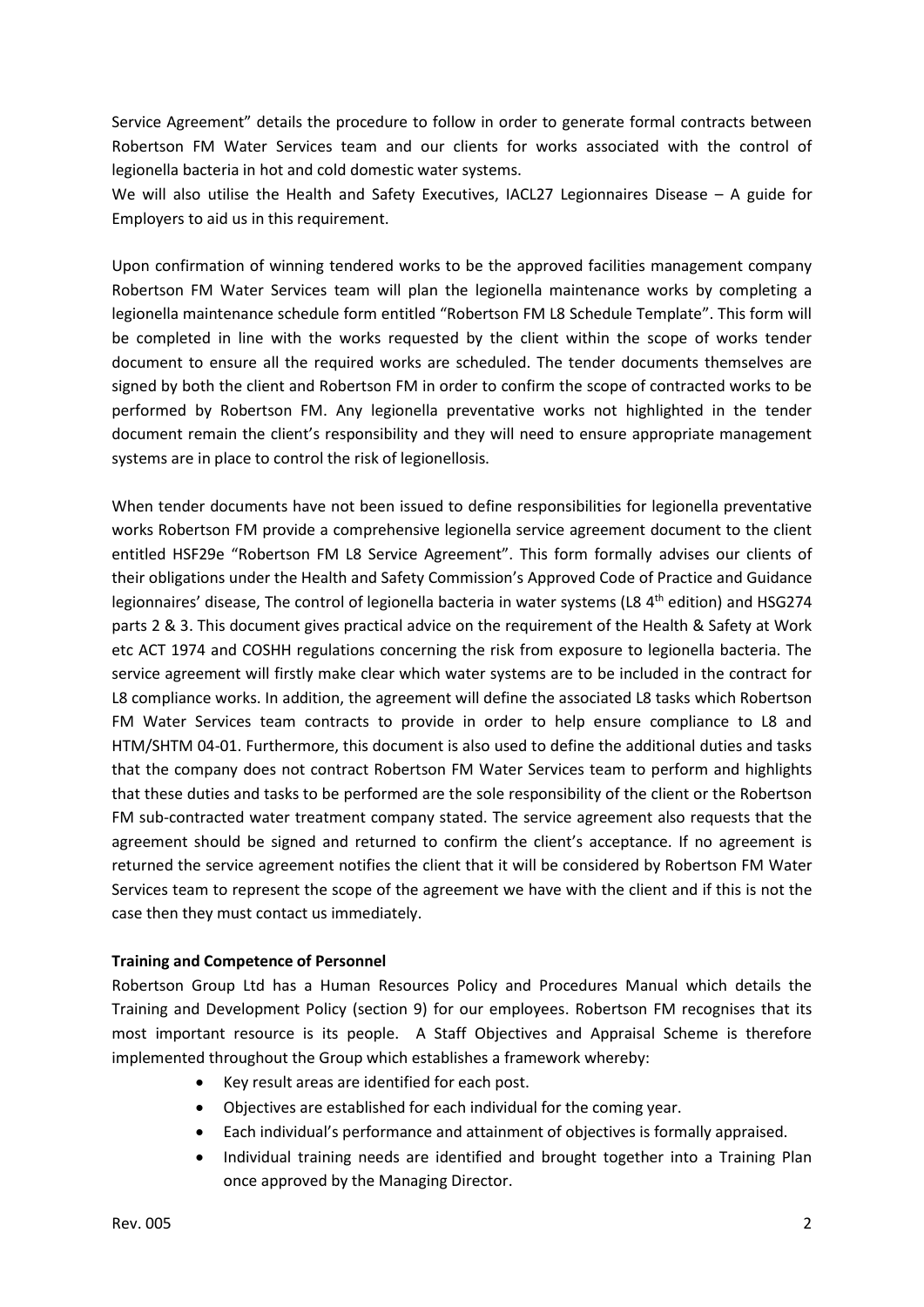• Promotion potential is assessed.

The Robertson group has a training policy which states that "All employees will be trained to perform their current roles effectively and available opportunities for development will be offered equally to all, subject only to the employee's interest, commitment and ability to benefit from the opportunity". It is the responsibility of every Manager and Supervisor to ensure that this policy is fulfilled and to ensure that the effective management of all allocated human resources in terms of their development and deployment is achieved. FMP08 "Training" details the outlines to be taken when assessing training requirements. To aid the auditors in carrying out this duty refer to FMP29g, Training and Competence guide for auditors

When specific legionella training is required in order for the employee to complete their duties Robertson FM will ensure that they are suitably qualified and competent to perform works associated with the control of legionella bacteria. To ensure individual legionella competency, a competency review is performed at least on an annual basis by completing Robertson FM "HSF29f Competency Review". The competency for Robertson FM employees tries to match the LCA training matrix as close as possible to ensure competency. Any addition training requirements are performed by LCA approved training establishments and covers the below areas;

- Legionella Awareness, Microbiology and Origins of Legionella.
- Legionella Legislation and Regulation.
- Microbiological Sampling of Water.
- Microbiological sampling strategy, interpretation and reporting.
- Risk Assessment Theory.
- Risk Assessment surveys.
- Water regulations & equipment design and installation standards.
- Completing a work report.
- Record keeping requirements.
- Conducting a review with client.
- Clean & disinfection techniques.
- Clean & disinfection safety.

Robertson FM Employees are kept up to date with new regulations by ensuring regular refresher training and company memorandums highlighting the key regulatory alterations.

If sub-contractors are used they are required to provide details of training and assessed competence of the personnel performing the works. These records are held in our database system under the corresponding sub-contractor. Under all circumstances contractors will be assessed for competency by following HSP017 "Management of Contractors".

Client training needs are assessed, through discussion and evaluation of training records (if available) at pre-contract stage and on an annual basis by completing the control of legionellosis review. Where client training is required contact details of LCA approved training organisations will be provided to the Client.

### **Control Measures**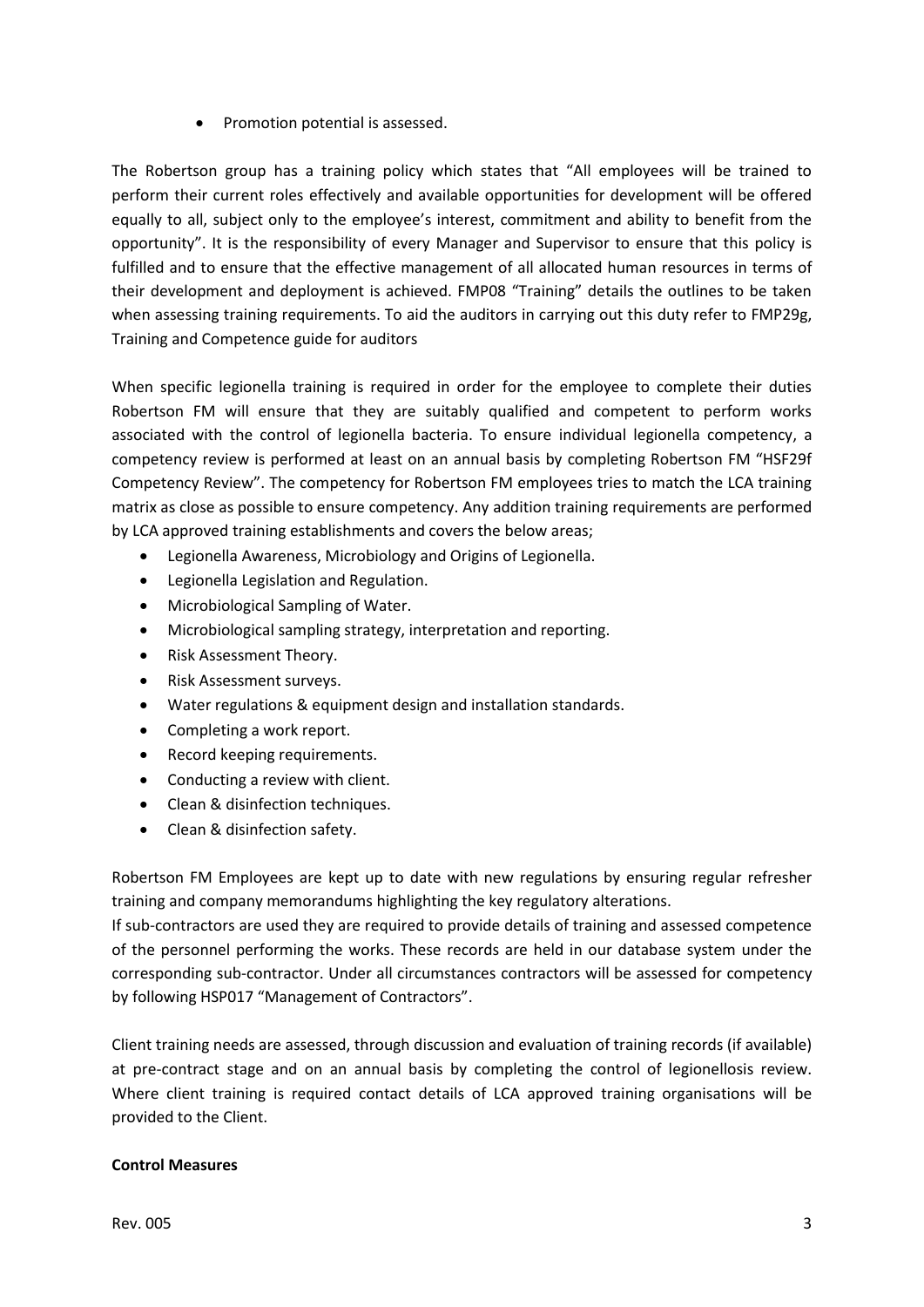The implementation, design, monitoring and maintenance of legionella preventative control measures for domestic hot and cold water systems is based on a number of documents;

- Current up to date legionella risk assessment.
- HSF29e "Robertson FM L8 Service Agreement" or signed tender document to define allocation of works and responsibilities. The procedure to follow when new contracts are won to define responsibilities is detailed is FMP29a, "New Contract Procedure".
- All legionella preventative works are scheduled according to the completed and signed service agreement document by completing the "Robertson FM L8 Schedule Template". Works scheduled will be signed off by the water compliance manager or service engineer once the works have been completed. The water compliance manager will also review all scheduled works to ensure that no planned visits are missed. This is currently performed manually however a new computer system is currently being installed which will be used to schedule and sign off all completed L8 scheduled works.
- Detailed engineer reporting documents have been designed for recording all works associated with the control of legionella bacteria (HSF29.8.1 – HSF29.8.9). The procedure to correctly complete these forms is detailed in FMP29b "Completing an L8 Water Treatment Service Report".
- Robertson FM Legionella preventative control procedures including; safe system of works 29 a-l, safe method statements and activity risk assessments.
- Annual control of legionellosis reviews are completed by holding client meetings to complete the form HSF29b "Control of legionellosis review". This is completed by following the FMP29e "Conducting a Control of Legionellosis Review".
- Robertson FM HSF029 "L8 log book" to act as a framework in order to help Robertson FM, managers and maintenance personnel to comply with legionella legislation. The log book provides the following;
	- 1. A detailed program for controlling the risk of legionellosis.
	- 2. A structured framework for implementing and managing the precautions.
	- 3. Reporting documents in order to help record the precautions implemented.
- Current copies of Health and Safety Commission's Approved Code of Practice and Guidance "legionnaires' disease", The control of legionella bacteria in water systems (L8), Health Technical Memorandum 04-01: The control of Legionella, hygiene, "safe" hot water, cold water and drinking water systems and the Scottish Health Technical Memorandum 04-01: The control of legionella, hygiene, "safe" hot water, cold water and drinking water systems.

The Robertson FM procedure for addressing general non-conformity results is detailed in FMP13 "Management of nonconforming product, corrective and preventative action". FMP29c "L8 Corrective Action Responses to Out of Specification Results in Domestic Hot and Cold Water Systems" provides guidance on the process to follow when reporting L8 non compliant results. In addition, this document also details the remedial works that can be recommended in order to address non-compliant results including micro-biological non-conformities. All out of specification results are recorded on HSF29.9.1 "Robertson FM OOS WTSR" and presented to the client in order to make them aware of the non-conformities identified. This form also details guidance on corrective actions that can be taken in order to resolve the non-compliant results to reduce the risk of exposure to legionella bacteria. Finally, these forms are also used to verify that the corrective actions detailed have been completed. If these non conformities are not rectified or the risk of legionella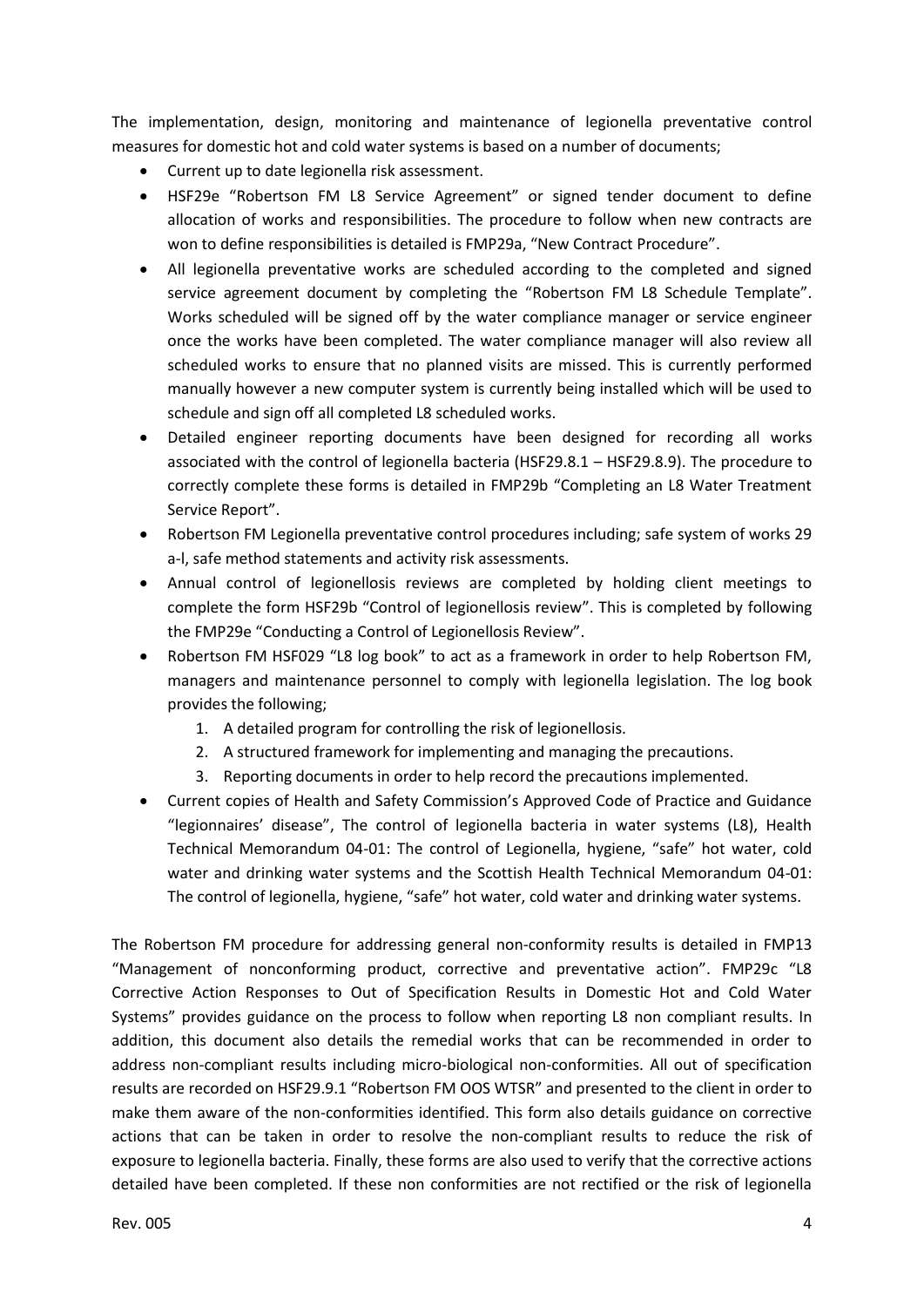exposure is significant then risk notification forms entitled HSF29a "Robertson FM L8 Risk Notification" are also used to highlight these serious non-conformity issues.

Water treatment services are delivered in-house. This includes the introduction of chemicals to the water system. Chemicals are selected for their efficacy and safety, based on the system design and material. Prior to use, they are stored in accordance with manufacturer's recommendations and COSHH assessment. Onsite analytical and monitoring takes place during water treatment services.

### **Communication and Management**

Water treatment service reports are used to record all L8 duties performed by Robertson FM that is associated with the control of legionellosis and also act to highlight any results that deviate from the normal control limits. The procedure for completing all service reports is detailed on the formal management procedure FMP29b "Completing a L8 water treatment service report". A copy of the completed report is provided to the client onsite after the works have been completed. Were possible the client's signature is obtained to confirm receipt of the report and acknowledgement of any non-conformity that have been highlighted. Copies of the completed reports will be submitted to the Water Compliance Manager who will review the report and issue subsequent non-compliance reports by completing HSF29.9.1 "Robertson FM OOS WTSR". These reports will be delivered via email to the Robertson FM corresponding Contracts Manager who is responsible for managing the client's site. Areas of non-compliance will be discussed with the client and corrective action taken. Where no satisfactory corrective actions are taken an escalation process will be implemented in line with the current SHEQ guidelines for action monitoring and recording, which includes reporting directly to the Managing Director actions that remain overdue and outstanding past 1 calendar month past their due date. Guidelines on the corrective action responses to take can be found in FMP29c "L8 Corrective Action Responses to Out of Specification Results in Domestic Hot and Cold Water Systems". Should a situation arise where corrective action has been performed by a Robertson FM employee it will be highlighted on the engineer's water treatment service report.

All positive legionella results will be reported from the laboratory to the Water Compliance Manger. If the Water Compliance Manager is absent or not contactable then procedures are in place for the relevant Contracts Manager responsible for managing the client's site to be contacted via telephone and subsequent email to confirm count and serogroup identified. The Water Compliance Manger or Contracts Manager will then contact the site contact via telephone and subsequent email to inform them of the positive result. Further advice on correct responses to positive legionella results can be obtained from FMP29c "L8 Corrective Action Responses to Out of Specification Results in Domestic Hot and Cold Water Systems" or L8.

Should the situation arise where significant matters affecting the control of legionellosis are identified and are out with or within the specified responsibilities of the contract then a Potential Risk Notification Report HSF29a "L8 risk notification" will be issued to the site contact detailing the area of concern. Where risks identified fall out with the specified responsibilities of the contract a discussion would take place to identify any appropriate variations to contract.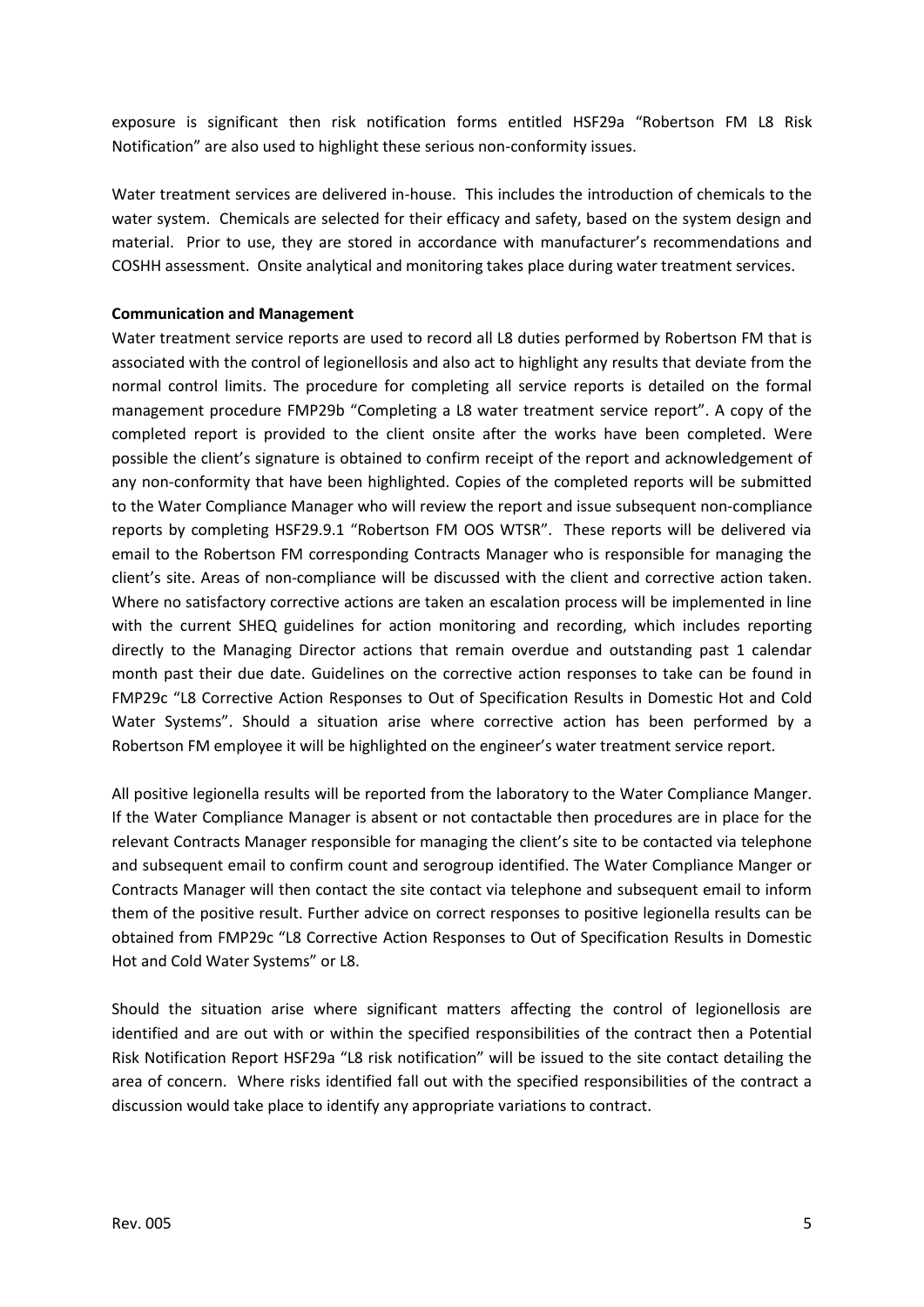We will furnish the Client (or their representative) a copy of our conduct code and a copy of our LCA registration certificate at all stages, whether it is at Pre-qualification, tender submission, contract award and upon renewal of certification.

All contract contact details are held in on HSF29k "Record of Responsible Persons". This ensures that we have readily available contact details for our principal site contact and other site contacts to ensure that when the need arises we can contact the client easily.

# **Record Keeping**

To aid the client, Robertson FM will issue a control of legionellosis log book which is to be located on the clients site. This log book contains a detailed program for controlling the risk of legionellosis, a structured framework for implementing and managing the precautions and reporting documents in order to help record the precautions implemented. There are designated sections within this log book that can be used to store all records and we recommend that the client should store all L8 associated records within the site log book and retain them for at least 5 years. The client may wish to utilise alternative recording methods but it should be noted that it remains the client's responsibility to ensure that the log book and site records are kept up to date.

The Robertson FM procedure for keeping and maintaining records is detailed in FMP05 "Control of Records". FMP29d "Control of Customer L8 records" provides guidance on the process to follow when keeping and maintaining records associated with legionella compliance. All engineer reports are correctly filed in accordance to these management systems. This ensures that the top white copy of the reports are filed within the clients site based log book, the yellow carbon copy of the report is returned to the Stirling Office by the service engineers and the pink carbon copy is to be left within the engineers reporting booklet. Contracts Managers or the Water Compliance Manager file the yellow copy of the report within the office based site specific L8 legionella logbook. Alternatively, an electronic copy may be recorded completed, with copy being left in site L8 log book and a copy being e-mailed to the Robertson FM Stirling office. In this case, there will be no coloured copies.

All records associated with the control of legionellosis are maintained and stored at the Stirling HQ building and include the following documents; service agreement document or tender details, water treatment service reports, cold water storage tank inspection reports, calorifier inspection reports, disinfection and cleaning reports, showerhead disinfection and descale reports, microbiological reports, site correspondence, risk notification and site audits. These documents are held within site specific folders and are retained for a minimum of 5 years.

### **Reviews**

Formal reviews are performed at least annually between Robertson FM and the client for each site and should be a face to face meeting to discuss the control of legionella bacteria. The review will cover the following areas as a minimum; accuracy of service agreement, availability of current up to date legionella risk assessment, outstanding action points in the risk assessment, history of control measures implemented, availability of site records, actions to out of specification results and recommendations, client training requirements, areas of concern, possible areas for improvement, and an agreed action plan to help reduce the risk associated with legionella exposure.